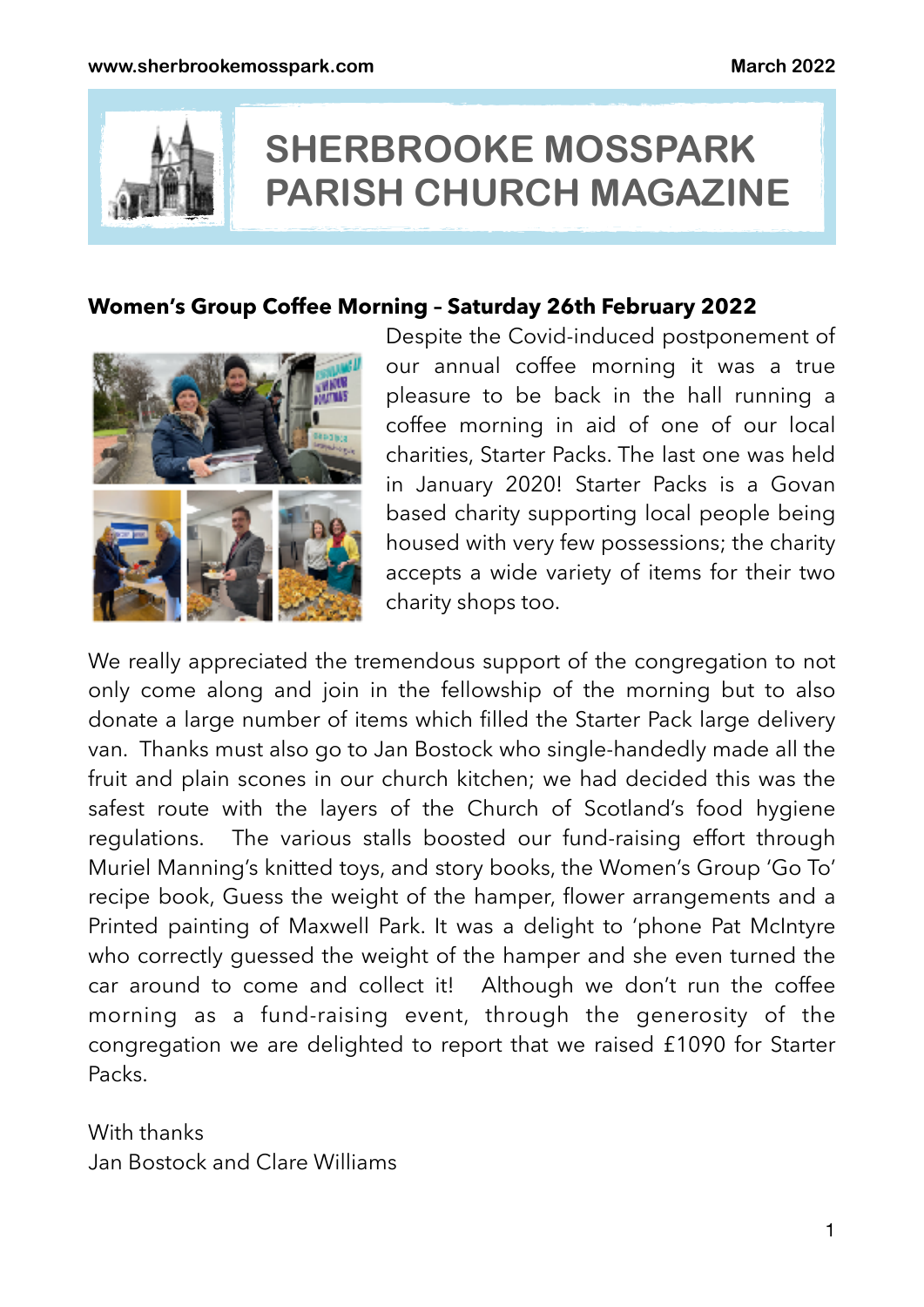## **Dear Friends**

Let me share a wee quote with you from a journal:

"The world is too big for us. Too much going on, too many crimes, too much violence and excitement. Try as you will, you get behind in the race, in spite of yourself. It's an incessant strain to keep pace…. And still you lose ground. Science empties its discoveries on you so fast that you stagger beneath them in hopeless bewilderment. The political world is news seen so rapidly you are out of breath trying to keep up pace with who's in and who's out. Everything is high pressure. Human nature can't endure much more." (Atlantic Journal)

It's a familiar description of life and the fast paced change that is constantly driving our societies. What is suprising, is that this was actually published on the 16th June 1833, yet it also seems to describe so well what is happening today too. It seems that change is the only constant in our lives.

Since the last magazine, some of you will have had to cope with too much change, and yet some of you will have not seen enough change. Some of you have endured changes that have been shattering, and some of you have struggled with still waiting for a result, or a feeling that things just haven't progressed any further than you would have wanted them to.

For some of you, those changes will have seen great loss and regret, and for some of you those changes will have been life giving in their vitality. Sometimes we embrace change, and sometimes we fear it more than anything.

Lent is a journey, and Easter is the occasion we look forward to, but Jesus constantly brings us back to the fact that he walks with us in this journey, and he takes us through the deepest darkest valleys or betrayal, anger, denial and loss as he is hung on a cross, to the joy and excitement and sheer wonder of the Easter Resurrection, where we sing that Christ is alive, and all is well. Even after the excitement of that Easter Day, Jesus again meets us in the moments where we doubt his existence and his resurrection, when we walks into a room full of his friends saying "Peace be with you."

Wherever you are in your journey, above all things, know that God loves you, and you are not alone… May God bless you and yours

Adam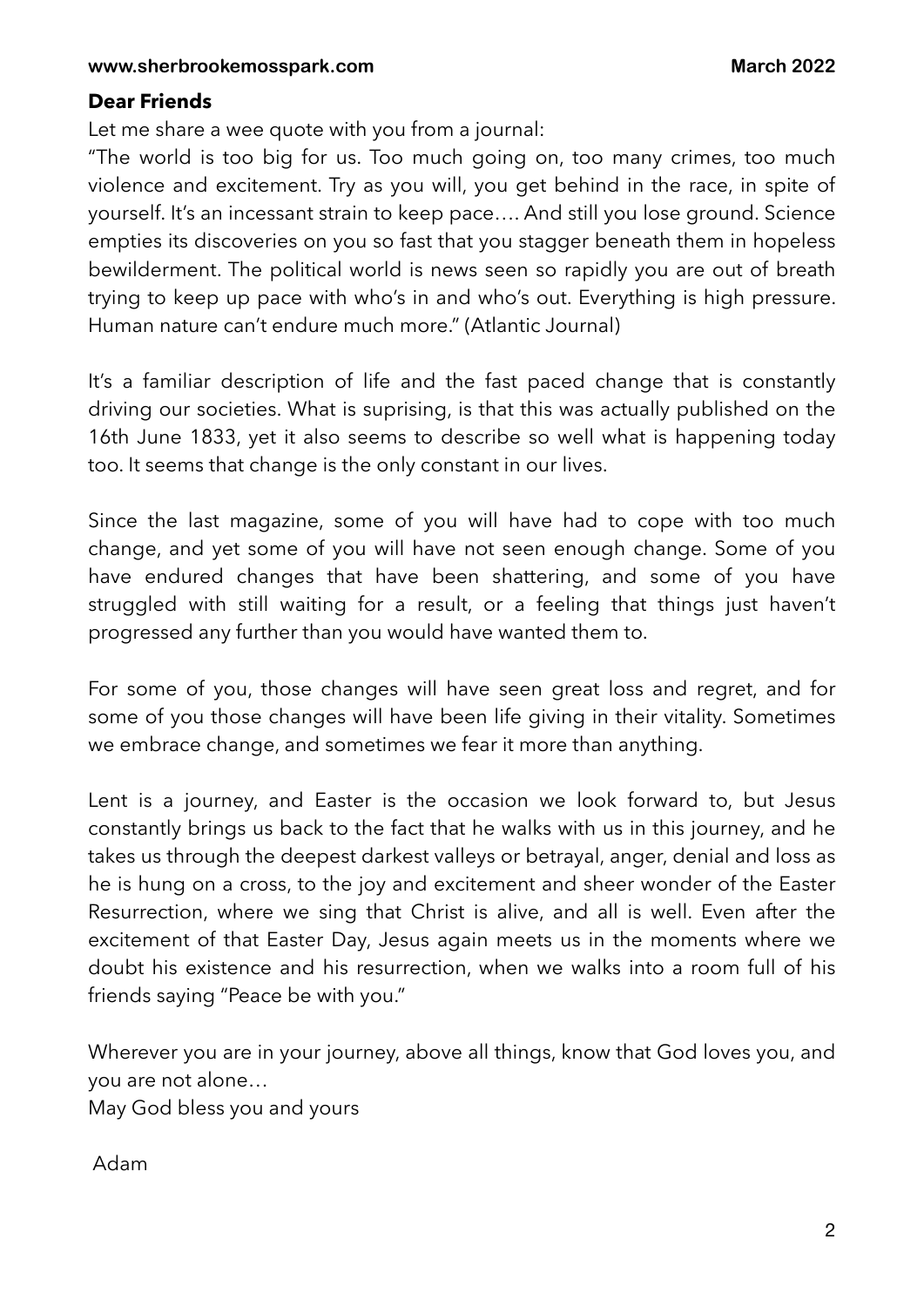#### **Update from the Session Clerk**

What a busy time we've had since Adam's induction in November. Christmas has come and gone and hopefully we're nearly out of the woods with COVID too. Following the update from the First Minister last week, mask wearing will no longer be required from 21st March but as at the time of writing, we are still waiting the formal update from the Church of Scotland. Bit by bit our life at Church is beginning to feel a bit more normal with the Christmas services, the Women's Group coffee morning at the end of February and the Scout Troop joining us for the Founders' Day service on 27<sup>th</sup> February. The various groups who meet at our church have generally recommenced and several concerts have now been held.

At the end of January we said a sad farewell to John Gormley after over 20 years' service with Sherbrooke Mosspark. We had a wonderful service enjoying John's fabulous organ playing and it was a pleasure that we were joined by Laura, Martha and Edith Gormley. Towards the end of the service, John was presented with gifts from the Congregation as well as the Choir in recognition of his unstinting support over many years. There was much reminiscing during the morning given that when John started with Sherbrooke St Gilbert's he was a relatively young man who often had lunch with the Maguires after church. The farewell was rounded off by coffee and homebaking in the church hall and many thanks go to the team who organised the celebration.

We are now starting to plan for the future and at the February Kirk Session we discussed the qualities we are now seeking in a new organist with an appointment committee currently being established from across our congregation. We are hoping that a new Choir Director and Organist will be in position shortly after Easter. Our Church Treasurer, Iain Webster, presented the accounts for 2021 and our budget for 2022 at the Kirk Session. We remain in a solid position and are lucky to have Iain Webster and David McCrossan looking after our funds so well.

On the home front, Nigel, I and Harvey (our dog!) have managed a week's holiday in our campervan based in the UK. We endured the three storms of 2022 and are still standing! What a week but what fun catching up with family and friends in Sutton Coldfield, Oxford, the Norfolk Fens and the Yorkshire Dales.

Clare

**Communion:** the sacrament of Holy Communion will be celebrated on Sunday 13<sup>th</sup> March. It will be simpler but recognisable format due to COVID restrictions.

Kirk Session: has been rescheduled for Tuesday 22<sup>nd</sup> March, 7.30pm.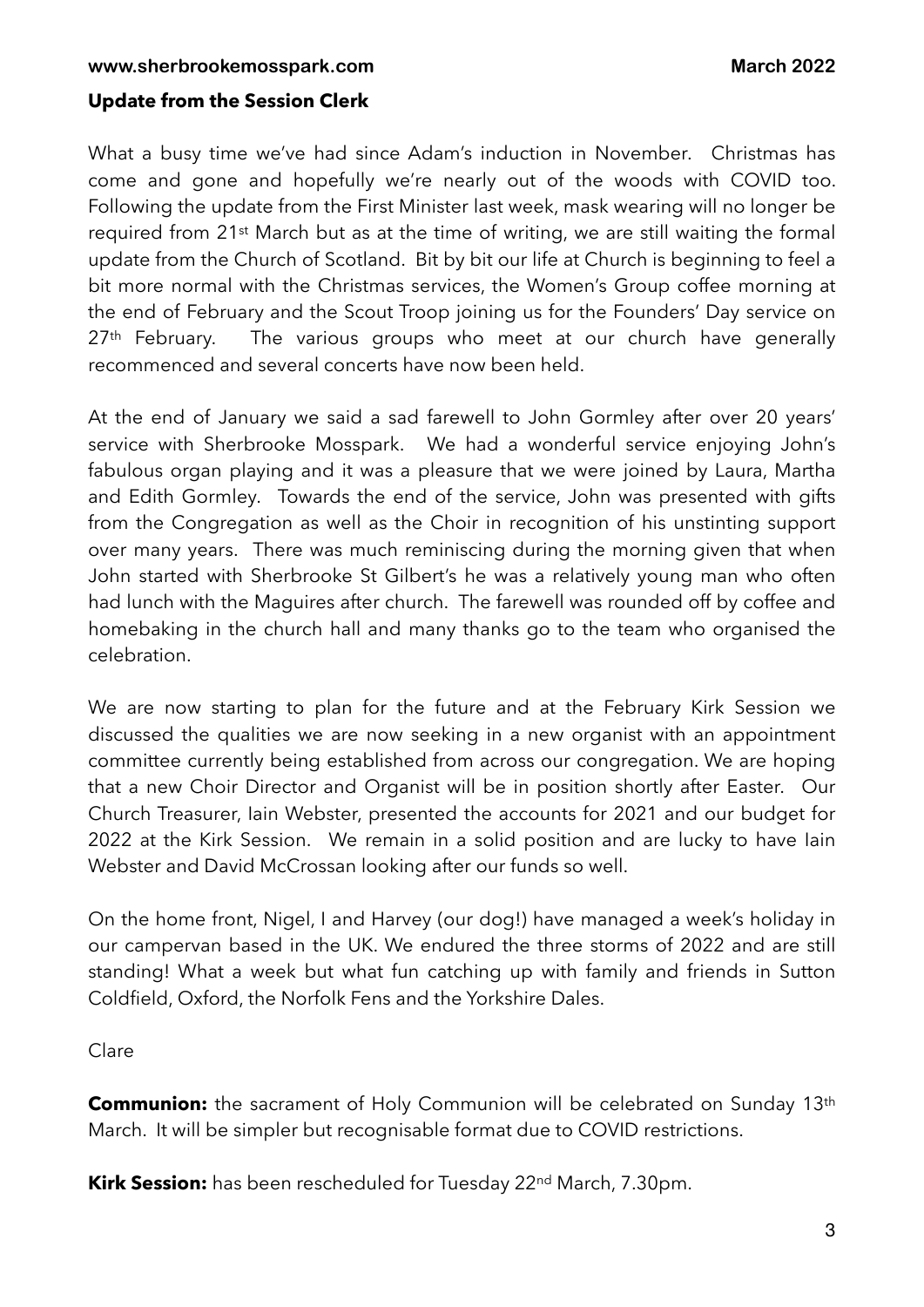#### **Brian Alexander Lockhart 1/12/42 - 21/2/22**

A private family cremation will be followed by a Service of Thanksgiving at Sherbrooke Mosspark Parish Church, 240 Nithsdale Road, Glasgow G41 5AD on Friday 11th March at 1.30pm to which all friends are warmly invited.

A livestream option for this service will be available at www.sherbrookemosspark.com website.

Happy colours may be worn.

#### **Christian Aid Weeks in May for 16 Years**

Our Church's contribution to Outreach is displayed by our offerings to Christian Aid



Week in May each year. I took over from Margaret Galloway to organise these collections in 2006. She left me a very comprehensive list of some 36 street patches across our Sherbrooke St. Gilbert's Parish, as then defined, along with names and phone numbers of suggested collectors to match with the patches. That was my initiation into organising

Christian Aid week for the next 16 years.

In March each year Christian Aid would contact me to know what resources I needed for their May collection week, eg how many gift envelopes, posters etc.: these arrived by April. In that month I would phone all potential collectors, to confirm their availability for doing a house collection on specified streets. Some were available, others perhaps were not, but some would be happy to be called the next year. And of course I was always checking our congregation lists to see if extra names could be added to my list. Many folks were very generous for many years in offering their time for this walk around with Christian Aid envelopes for folks to make their donations by, sometimes cheques, but mostly cash. At start of the week, this always coincided with our Church Plant Sale, I would distribute packages to collectors enclosing my confirmation of streets and properties each should cover, gift aid envelopes etc. Of the 36 patches, I initially managed to get coverage for about 30 of them, but this number significantly decreased over the years.

Collectors would deliver their filled C Aid donations envelopes [between some 10 – 100], along with completed gift aid forms to me at the end of the week. So Friday was the count evening, again folks volunteered for that role. I normally had 5 folks, 2 working in a pair and me servicing them. None of us much liked counting 5p or 1p pieces, we preferred notes or cheques. The count normally took a couple of hours, than 3 of us would balance the cash with the record from each envelope, for Christian Aid did require forms to be returned. The balances always worked out alright. On average we counted almost £2000 cash donations on each of those Friday evenings. The cash was lodged at the bank the following week. That was the first amount, there were always some later amounts coming in, so a second count was done, normally just by me and lodged at bank. All gift aid forms were recorded and returned to Christian Aid, this added 25% to the donation, and often amounted to over £1000.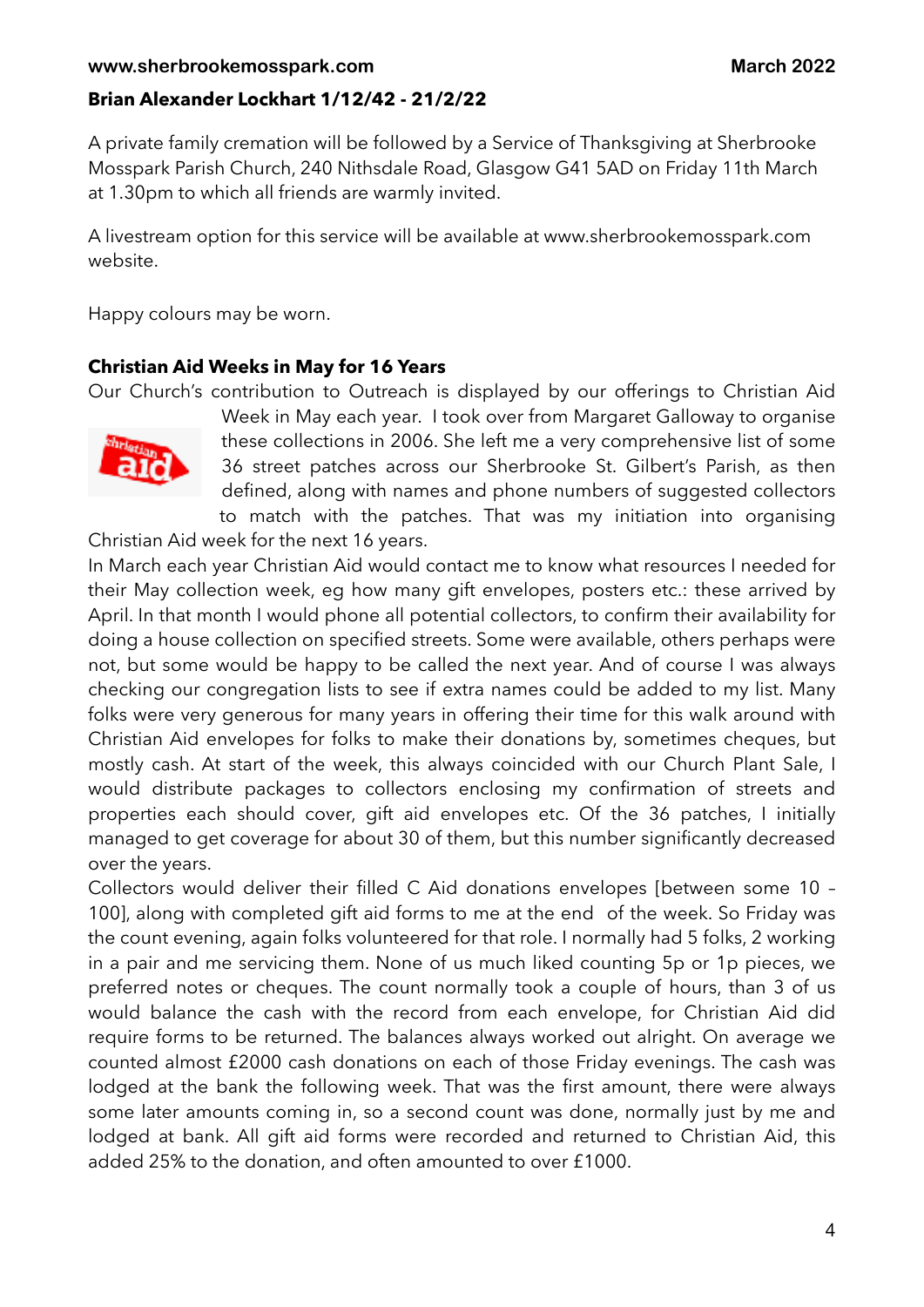Then I finalised accounts and forms to be sent to Christian Aid, and Treasurer provided me with a cheque: these got posted off, in July or August.

Once we merged with Mosspark, collections were done there and their contributions sent to me and merged together.

The number of volunteer collectors gradually decreased. So over the years I also encouraged our congregation to make contributions at our Sunday services: those donations were also included in the count. Lorna McRobert sought donations at the Pentecostal Lunch and these too were included in our count.

Interestingly, my records show that over those 16 years, there were over 60 volunteers, all women, save 6 male volunteers. And thanks to all.

Come Covid lock down in 2020/21, street collections were not possible, so we have relied on promoting the week at our Sunday service, in our Church Magazine / website, and asking folks to make their own contributions directly to Christian Aid. This means there is now no record for our Church as to what our congregation contributes each year. This is unfortunate.

So after 16 years of organising this annual collection, I have decided it is time to stand down. I am pleased to tell you that Ruth McCluskey has kindly agreed to take over. I am sure our congregation will offer her every support to raise funds for Christian Aid.

With fond thoughts and my thanks to all our volunteers who supported me in our efforts to reach out beyond our parish and nation over so many years.

Janet Lamb: 2 February 2022.



#### **Christian Aid Week 2022**

Hello everyone.

Let me introduce myself. I am Ruth McCluskey. I have recently agreed to be the Christian Aid Coordinator for Sherbrooke Mosspark Church. I have been persuaded to take this on by Janet Lamb who has been the

coordinator for about 15 years and feels it is time to hand over the baton.

This is a 'Heads up' about this year's collection.

Christian Aid Week this year is **15th -21st May**. I have ordered envelopes for donations which I will distribute much nearer the date. Our church has over the years given very generously to this very worthwhile charity and I hope this will continue.

If anyone has any other ideas for fundraising please get in touch with me and we can discuss how we can take it forward.

Contact info : email: [ruth.mccluskey@hotmail.com](mailto:ruth.mccluskey@hotmail.com)

Thank You

Ruth

**The latest Church Telephone Directory** has been published giving names, addresses, phone numbers and email addresses for those people who gave their approval to be included. If there are any errors or omissions that people are aware of, please advise the Church Office in writing and we will publish an errata in a few weeks. Large print copies are available on request from the Office. It is a very useful document to aid communication among friends and we commend it to you. Thank you, John & Brenda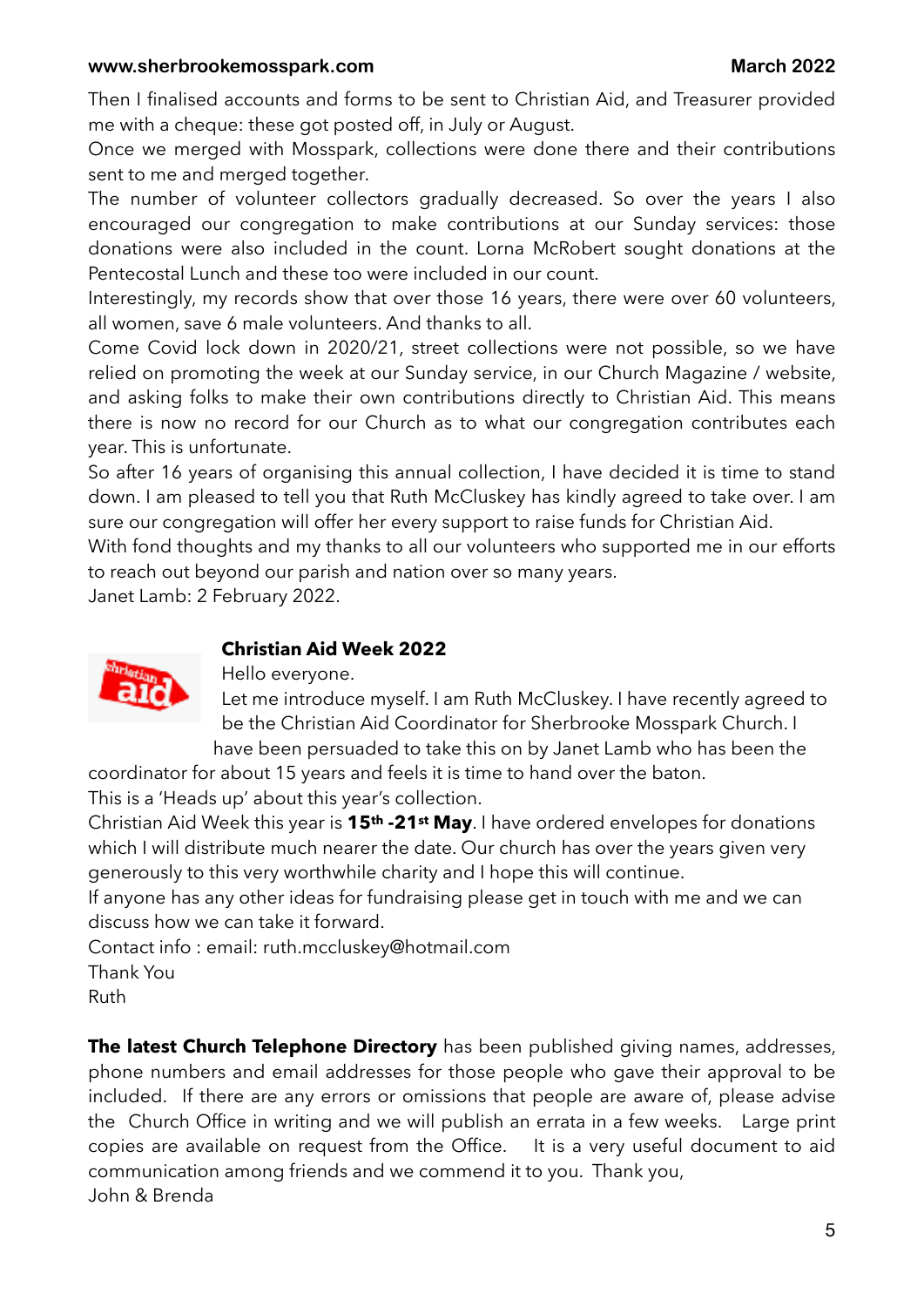# **SHERBROOKE MOSSPARK PARISH CHURCH GUILD**

Motto: Whose we are and Whom we serve

It is hard to believe that we are coming near to the end of our 2021/22 session. We were so happy that after 18 months we were at last able to meet in person, we did of course keep in touch by various means during lockdown.

Our session started mid - October with our Dedication being conducted by Rev. Tom Pollock, from then we have had a full programme of various interesting speakers and musicians.

This included The Cardonald Strummers from Hillington Park Church, our Presbytery Elder Christine, and we had a hilarious afternoon with our very own Rev. Adam Dillon, who is now on our permanent list of laughter makers.

We have supported 2 of the current Guild Projects, Pioneers and Vine Trust, as well as our long standing association with Blytheswood Care Shoebox Appeal and Marie Curie Cancer Care.

Crafts, Christmas celebrations and lunch at Haggs Castle Golf Club have also been enjoyed.

We will be meeting for a Cuppa in Harvest Glasgow Church Hall the Guild 'home' once a month during April, May and June just to keep in touch. First date being 27th April at 1.30pm if you would like to join us you will be most welcome, ladies and gentlemen.

Maybe after a chat and a get-together you may consider joining us and becoming a Guild member when our new Session starts mid-September.

Have a good summer and we look forward to seeing you at our Cuppa Days.

Best wishes Grace and the 'Folks 'of the Guild

# **Sherbrooke Mosspark Parish Church**

Annual Stated Meeting: will be held on Sunday 20th March after the conclusion of the morning service.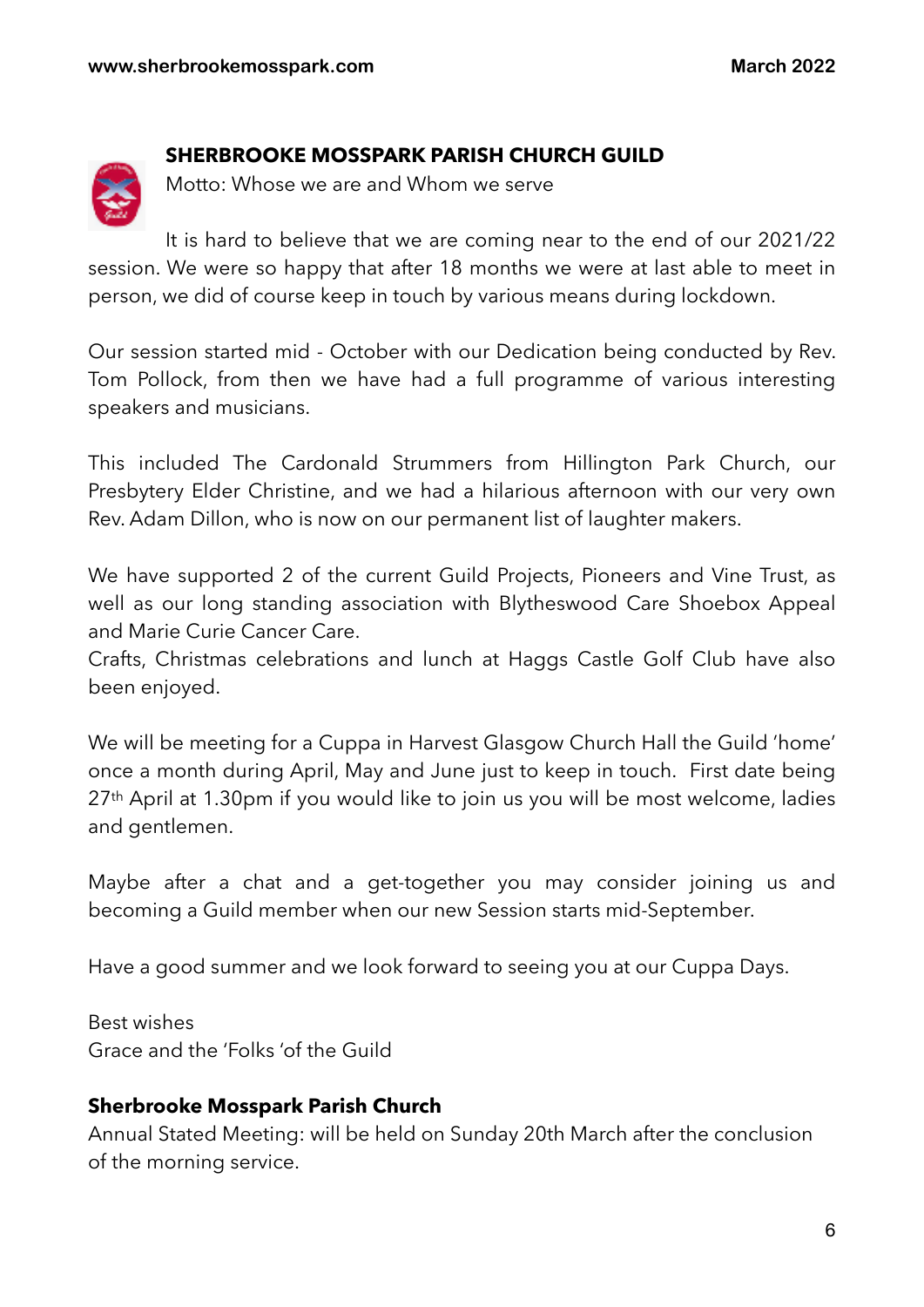# **Women's Group February 2022 – Introducing our New Minister, Adam Dillon. Its Good to Laugh**

With our new minister, Adam Dillon, in post we were keen to invite him along to meet our Women's Group for our February 2022 meeting. Adam kept us laughing all the way through the evening with a long string of highly amusing stories about his life as a minister – my personal favourite was the chocolate peanut story which I will remember for some time. One of the areas we discussed was the young people in our church and Adam raised the idea of the women's group becoming involved in preparing personalised toy bags. We then had a Q&A session with Adam hearing about his family and journey throughout his ministry.

It was an interesting and entertaining evening which was very well attended by our group. We also confirmed the details for our forthcoming coffee morning and the news that our Summer Social was being planned for Wednesday 1<sup>st</sup> June 2022 at House of an Art Lover.

Jan Bostock and Clare Williams

# **Food Safety & Hygiene**

The Church of Scotland requires everyone who provides home baking for our congregation to undertake suitable training in food safety and hygiene. The good news is that this can easily be done by completing an e-learning course being offered by the Church of Scotland.

Several members of Sherbrooke Mosspark have already completed the course and we thank them for the wonderful home baking we enjoyed after the service on 30th January.

The course can be done online at home at any time that suits you and should not take more than an hour or two. If you wish to do the course with others Mags can organise a group session. The next on is on Wednesday 9th March 10:30 at Mags house.

To register for the course you must have an email address. If you want to take the course but don't have an email address or don't use the internet please call Mags and she will sort things out for you.

If you would like to be able to bring home baking to Church and want to take the course please look at the information on the website via the Notice Board.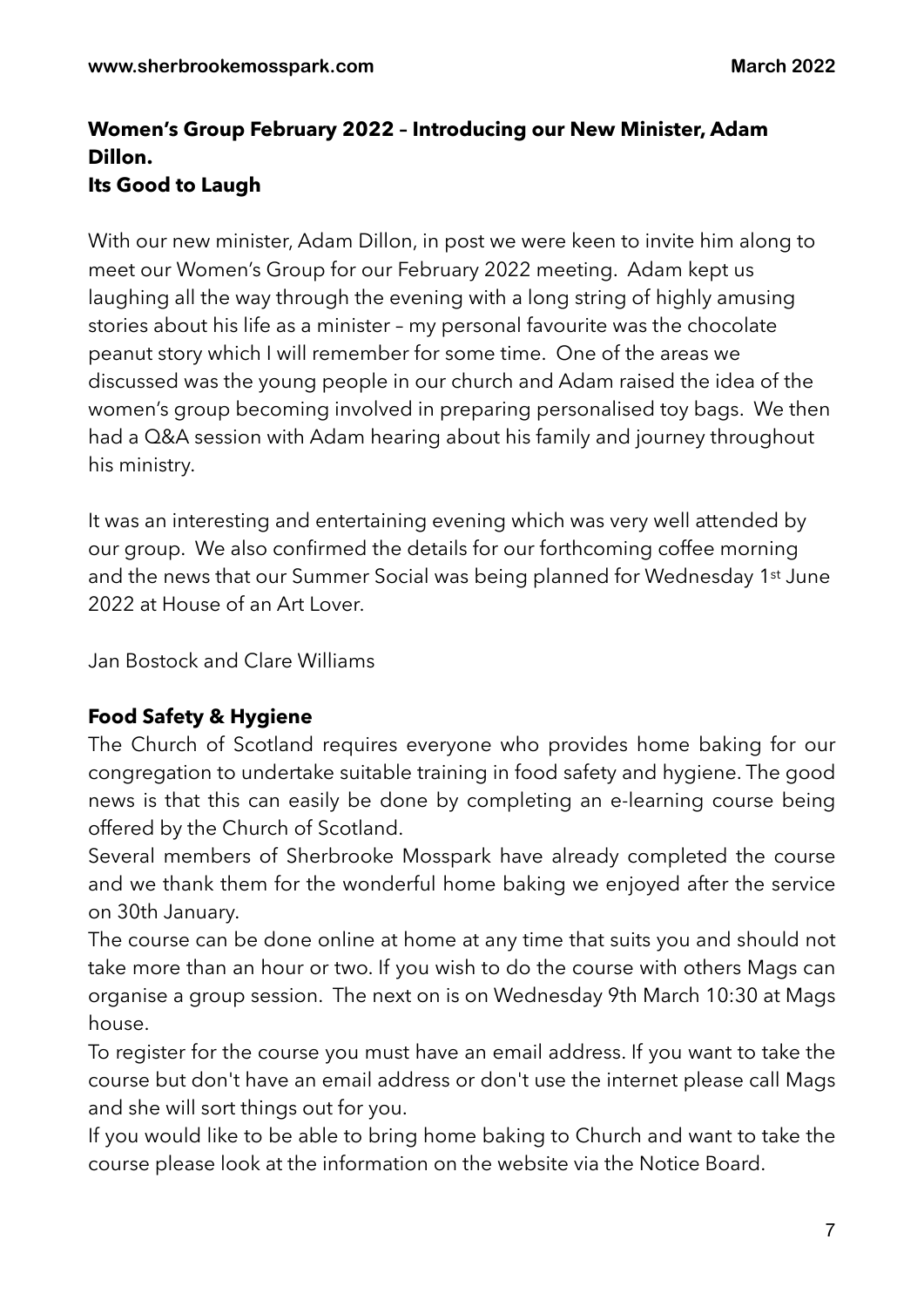# **ORIGINS OF THE AM CHORUS**

As the AM Chorus is starting afresh, it may be worth reminding ourselves how it began.

In a discussion I had with Avril McCusker in the Spring of 2016 she said that she liked to have a project running alongside her work as a music teacher and thought there might be interest in a community choir.

We agreed that Avril would provide the musical input while I did the administrative work. I approached the church to ask if we could make use of the small hall for a non-denominational community choir.

After informing the Minister, Tom Pollock, of our plans he very helpfully suggested that this would fit with the objectives of Sherbrooke Initiative and this has proved invaluable from the start.

After some publicity the first gathering took place on 7<sup>th</sup> September 2016 with a dozen or so members.

Avril and I agreed to commit ourselves to the end of the year and, provisionally, to the end of March 2017. Our numbers slowly increased.

Over the following summer Avril felt, for personal reasons, that she could not continue. Claire Bauld took over the musical elements and as 2017/2018 progressed our numbers rose slowly and with an expanding repertoire, the administration also grew. Brian Lockhart joined me in meeting this challenge through to the end of that period.

As my eyesight deteriorated, I could no longer read musical scores and Brian kindly agreed to take over all of the administration. From Autumn 2018 Brian's enthusiasm for the project saw the numbers continue to increase and by the time the Coronavirus arrived the number of those attending was consistently around 40 or more.

# **THE NAME …………………**

Avril thought that, since choirs generally meet in the evening, there might be an opportunity to attract members who would prefer morning meetings. After several exchanges of ideas, we wanted to follow on from 'The Dawn Chorus'. We felt 'The Morning Chorus' seemed a little bland so we opted for 'The a.m. Chorus'. When Avril gave this information to her son, Aiden, he immediately pointed out that these were Avril's initials. This was complete serendipity on our part!

Alan R Irons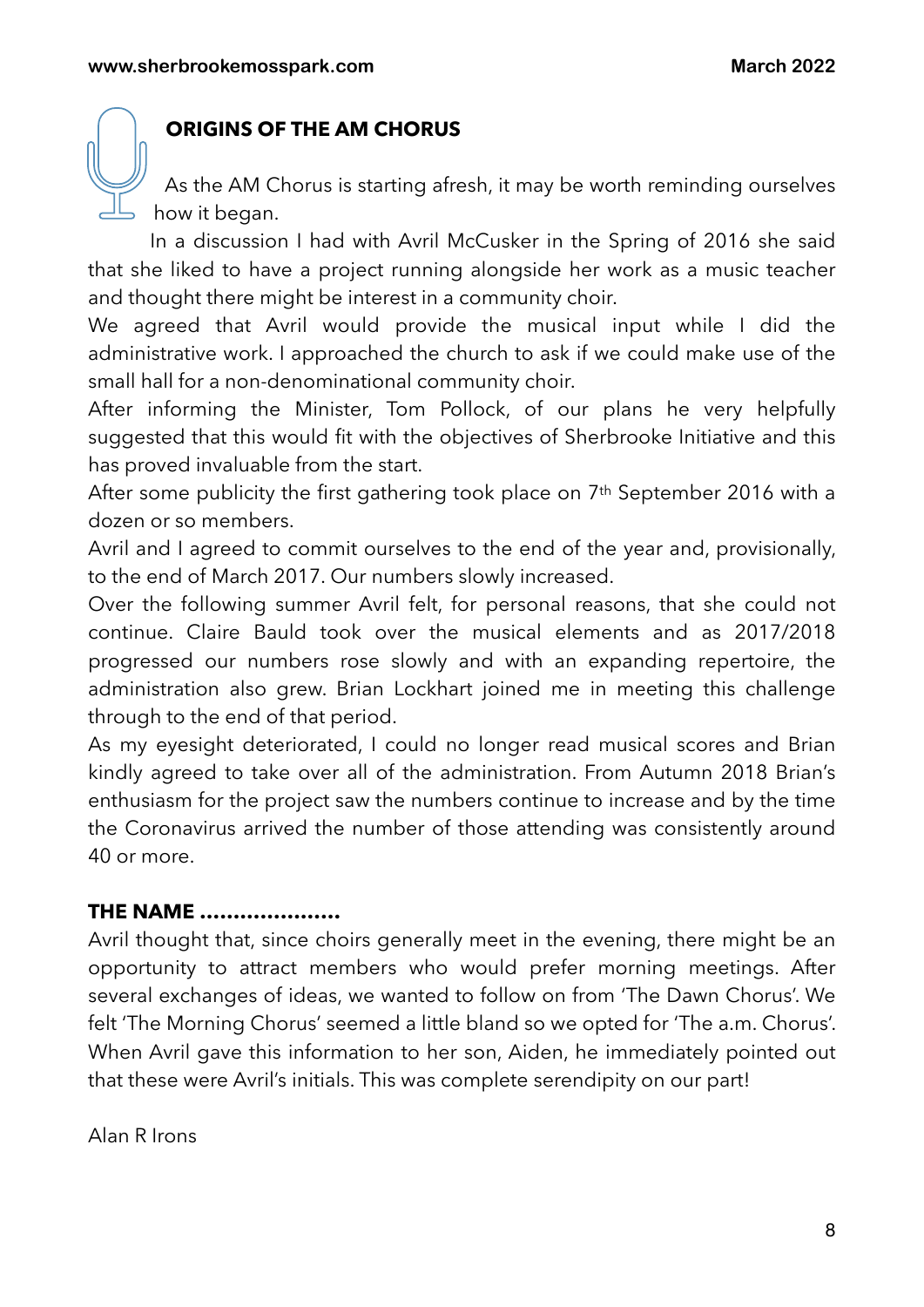### **Problems! Problems!**

As a precursor to reading this little article, I should tell you that my friends and relations will tell you I am not known for the more serious side of my nature, so prior to reading the following, might I suggest you find yourself a comfy chair with a cup of tea, or coffee, or cocoa to hand, and a pleasant view out of the window on a nice day!!

Everyone, no matter who, has problems!! I have problems; you have problems; Governments around the world have problems; even Her Majesty Queen Elizabeth has problems!!

However, it is important that we try to put these problems into perspective, and stop feeling sorry for ourselves. Just think about that for a moment, if you will. Most of the people who are reading this church magazine are not, I think, homeless; most of the people who are reading this church magazine are not, I think, friendless; most of the people who are reading this church magazine are not, I think, in need of cash to pay their bills; most of the people who are reading this church magazine are not, I think, hungry or thirsty; most of the people who are reading this church magazine are not, I think, refugees from a totally different country………….

So, while we might all have problems, can we pop them aside for a moment, and think of some desperate people through the world who really do have problems! In recent months, there has been the Covid pandemic, which has affected us all in different ways – having to self-isolate, to constantly test ourselves, to cope with the worry, and in some cases actual hospitalisation. Many countries still had drought and/or starvation; flooding; homelessness; elderly people who have been very very lonely; many countries continued to have frustration as people were desperate to make things better for their children – education, love, time to laugh, time to cry, time to heal, time to teach, time just to be together.

What can we do about this? Of course we all know we can take all these problems, both our own, and those of other people, to the Lord God above………but even the Lord God above has problems!

When He created this wonderful world of ours as we know, He divided land from sea, the earth from the sky, day from night, love from hate. A simple smile can go a long way to saying "Hello! How are you to-day? Is there any way in which I can make your life better?" And the answers to these questions can be complex – oh yes, very complex! – but sometimes simply a hand on another's shoulder put there in compassion will ease their burden; a hand put into pocket or purse to give a beggar a few coins – *WHETHER WE BELIEVE THEY ARE TRUE BEGGARS OR NOT!* – can help; a smile rather than a frown; time taken to have a wee blether with another rather than being too busy to share a burden.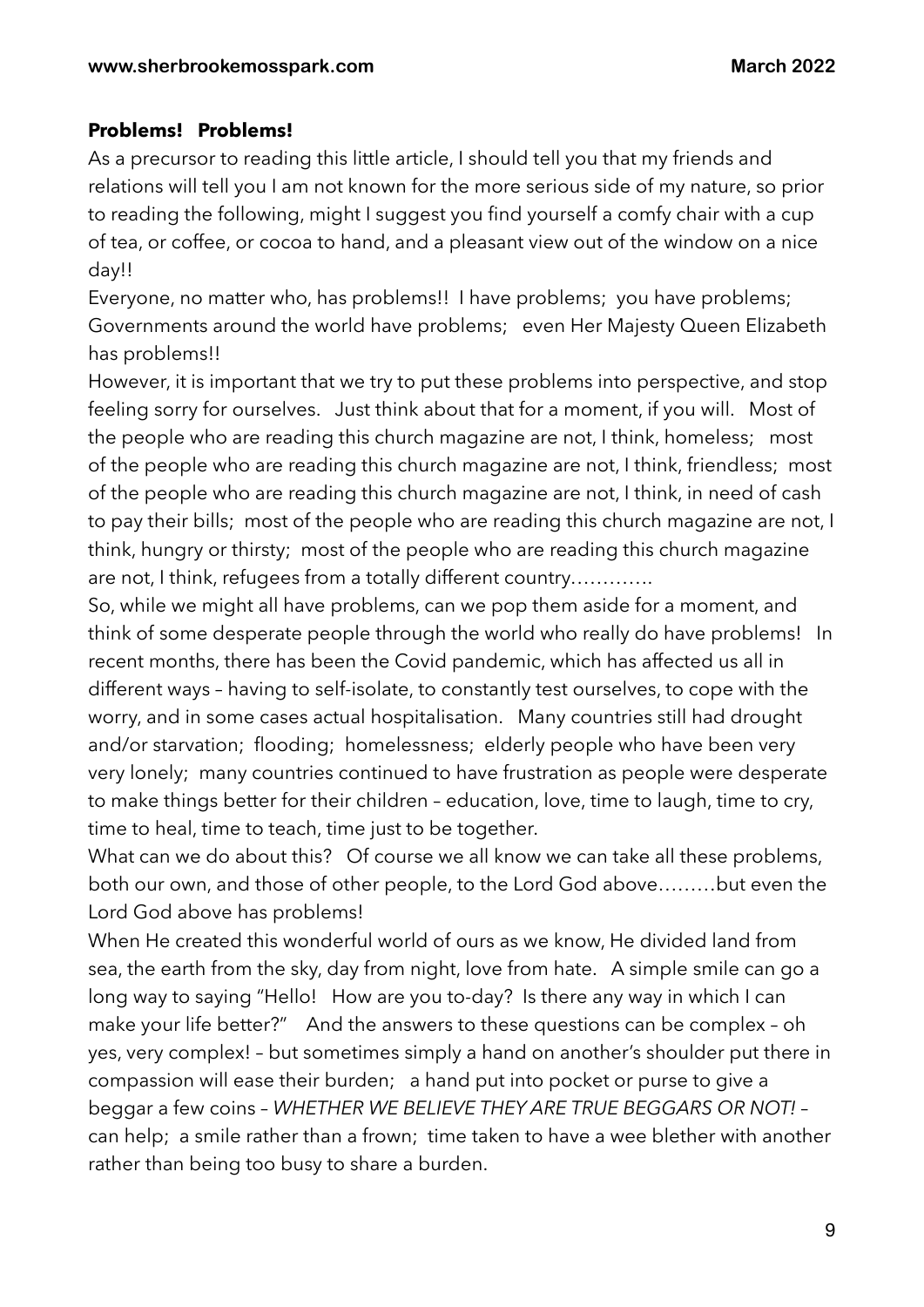A wonderful word is "compassion" – and perhaps we could look at this in more detail. The Oxford English Dictionary has this meaning for the word – "**The feeling** 

## **or emotion, when a person is moved by the suffering or distress of another**, **and by the desire to relieve it; pity that inclines one to share or to succour" –** so how

can our compassion help others within our own circle, and even people in other parts of the world whom we will never meet, but we would still like to help. Well, let's give ourselves a wee working schedule we might follow:-

C – Cheerfulness – don't be constantly complaining about the little things which annoy us

O – Offer – offer to help by giving of our time, our talent, our friendship

M – Money – of course financial resources can do a great deal to help by giving to the poorest people both here and abroad

P – Passion – continue to do what we can to help with all the passion we have, and not just a little bit at a time

A – Answers – work in our minds to realise what might help make things better for those who worry a lot, for example, about where their next meal is coming from S – Succour – succour to those in need, whether it be helping a blind person to safely cross a road, or by giving them the loaf of bread that you have just bought in the local supermarket

S – Safety – keep the needy safe, whether it be keeping homeless folk off the streets at night; looking out for their children; keeping public places clean and germ free I – Importance – let all around know that in some way or another, they are important to us and that we desperately want to help, even in tiny little ways

O – Olive Branch – tender the olive branch which nowadays is a symbol of peace, to sort out our differences; remember the first time we read of the olive branch in the Bible was when Noah sent out the dove which returned with an olive branch in its beak, showing that God had forgiven the people of the world

N – Nurture – nurture what is good in ourselves, and cast out what is bad; help children to grow up in the knowledge that we care about them and what they can do to keep our world safe for future generations!

WOW! – that is a lot to read and I apologise if I have depressed you! When I myself feel a little bit low, I simply plonk myself down at my piano and play some music……….whether it be well known by composers from the past, or simply little tunes which I make up as I go along, or I telephone a friend for a wee chat and a laugh or two, and I have to tell you that this works for me, and I am a much steadier person, able to get on with the chores of the day – yes, with compassion, but also with cheerfulness! I hope you can do something similar too!

Muriel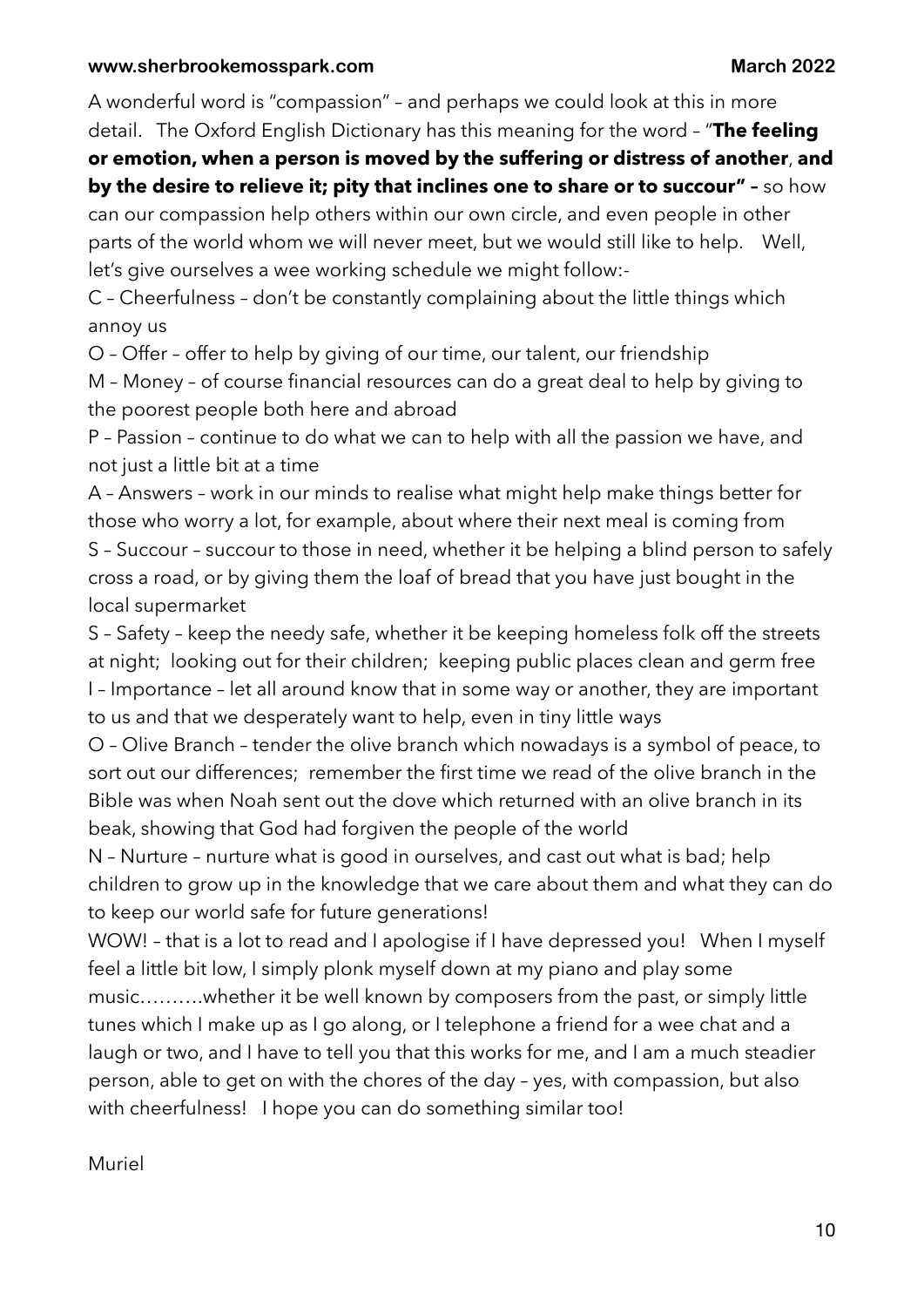

## **Our What'sApp Groups**

If you use what's-app on your mobile phone you might like to know about our groups. We have two.

SMP Notice Board and SMP Connect. SMP stands for Sherbrooke Mosspark Parish

## **SMP Notice Board**



This is a group where only the Administrators of the group post messages. No one else can share or reply to messages.

The administrators of this group are:

The Minister

The Session Clerk

Mags Cargey who posts on behalf of the administrators or a member of the congregation with an appropriate news item.

# **WhatsApp SMP Connect**



This is a group where all members of the group can share messages and reply to messages which are helpful and informative for the members of the group.

To join the groups you must have what's-app on your smart phone. Then send your mobile number to Mags and she will add you to the group of your choice or both should you wish.

Mags Mobile: 07774684260 Email: [mcargey@mac.com](mailto:mcargey@mac.com)

### **Church Flowers Website Page**

Brian Innes has kindly offered to take photographs of the flower arrangements displayed in our Sanctuary created by Hazel Hill and her team. The purpose of this page on our website is for people to see the lovely displays if they can't manage to church.